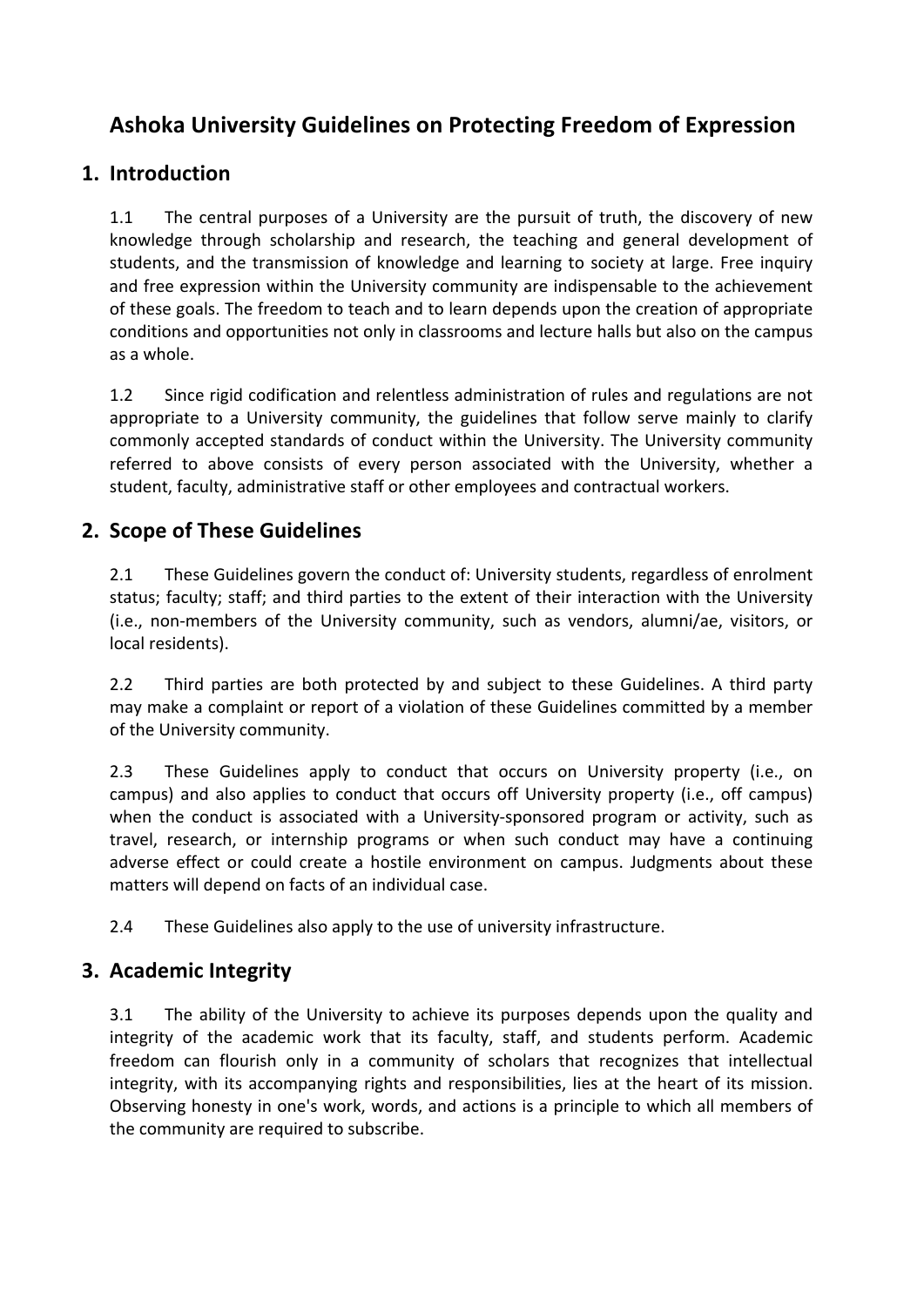### **4. Statement on Freedom of Expression**

4.1 Because the University is committed to free and open inquiry in all matters, it guarantees all members of the University community the broadest possible latitude to speak, write, listen, challenge, and learn. Except insofar as limitations on that freedom are necessary to the functioning of the university, as detailed in section 4.2, Ashoka University fully respects and supports the freedom of all members of the University community to discuss any problem that presents itself. The ideas of different members of the University community will often and quite naturally conflict. But it is not the proper role of the University to attempt to shield individuals from ideas and opinions they find unwelcome, disagreeable, or even deeply offensive except when it violates norms of mutual respect as detailed in section 5.1.

4.2 The freedom to debate and discuss the merits of competing ideas does not, of course, mean that individuals may say whatever they wish, wherever they wish. The University may restrict expression that violates the law, that falsely defames a specific individual, that constitutes a genuine threat of or incitement to violence or harassment, or that unjustifiably invades substantial privacy or confidentiality interests. In addition, the University may reasonably regulate the time, place, and manner of expression to ensure that it does not disrupt the ordinary activities of the University. But these are narrow exceptions to the general principle of freedom of expression, and it is vitally important that these exceptions never be applied in a manner that is inconsistent with the University's commitment to a completely free and open discussion of ideas.

4.3 In a word, the University's fundamental commitment is to the principle that debate or deliberation may not be suppressed because the ideas put forth are thought by some or even by most members of the University community to be offensive or immoral. Indeed, fostering the ability of members of the University community to engage in such debate and deliberation in an effective and responsible manner is an essential part of the University's educational mission.

4.4 As a corollary to the University's commitment to protect and promote free expression, members of the University community must also act in conformity with the principle of free expression. Although members of the University community are free to criticize and contest the views expressed on campus, and to criticize and contest speakers who are invited to express their views on campus, they may not obstruct or otherwise interfere with the freedom of others to express views they reject or even loathe. To this end, the University has a solemn responsibility not only to promote a lively and fearless freedom of debate and deliberation, but also to protect that freedom when others attempt to restrict it.

#### **5. Respect for Others**

5.1 As an intellectual community, Ashoka attaches great value to freedom of expression and vigorous debate, but it also attaches great importance to mutual respect, and it deplores expressions of hatred directed against any individual or group. Respect for the rights and sensibilities of each other is essential in preserving the spirit of community at Ashoka. Actions that make the atmosphere intimidating, threatening, or hostile to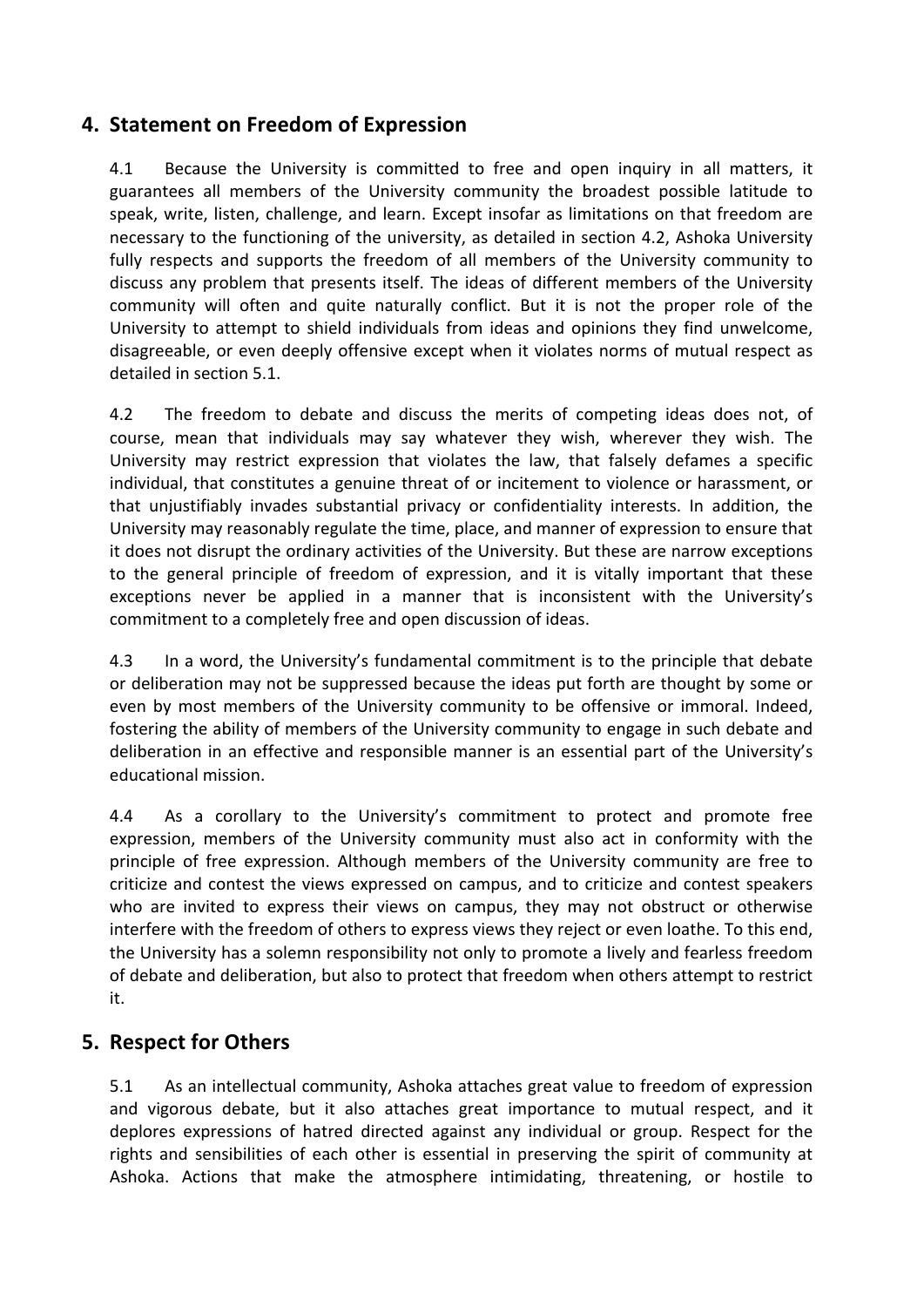individuals are therefore regarded as serious offenses. Abusive or harassing behaviour, verbal or physical, which demeans, intimidates, threatens, or injures another because of personal characteristics or beliefs or their expression, may be subject to University disciplinary procedure. Examples of personal characteristics or beliefs include but are not limited to sex, sexual orientation, gender identity, race, ethnicity, national origin, religion, and disability. The University calls on all its members to display the appropriate sensitivity and to challenge expressions of racial, gender or ethnic bias whenever they encounter them.

# **6. Peaceful Dissent, Protests, and Demonstrations**

6.1 Free speech and peaceable assembly are basic requirements of the University as a centre for free inquiry and the search for knowledge and insight. These rights involve a concurrent obligation on the part of all members of the University, guests, and visitors to maintain on the campus an atmosphere conducive to scholarly pursuits and to respect the rights of all individuals.

6.2 In view of Ashoka's obligation to promote the free expression of all views, the campus is open to any speaker whom students or members of the faculty have invited and for whom official arrangements to speak have been made with the University. The right of free speech in a university also includes the right to acts of peaceful dissent, protests in peaceable assembly, orderly demonstrations, and the distribution of leaflets.

6.3 These are permitted on the Ashoka campus, subject to approval from the University administration as to schedule and location only. In asking groups and individuals to seek prior approval for schedule and location, the University's goal is not to restrict free speech or peaceable assembly. Rather, it is to give the University the opportunity to provide space that accommodates the reasonable needs of both the University community and those engaged in acts of speech or protest.

6.4 The University reserves the right to determine the time, place, and manner of all such activities. Whenever appropriate, the Office the VC or Pro-VC, with assistance from and in consultation with appropriate departmental heads, will designate clearly marked areas for protests and demonstrations. The University reserves the right to refuse permission to use a particular area for protests or demonstrations.

6.5 It is a violation of these Guidelines whenever any individual prevents, or wilfully attempts to prevent, the orderly conduct of a University function or activity, such as lectures, meetings, interviews, ceremonies, and public events; or blocks, or wilfully attempts to block, the legitimate activities of any person on the campus or in any University building or facility.

6.6 Whenever a member of the University community violates these Guidelines, that individual will be subject to University discipline. Decisions to invoke University disciplinary action in the course of a protest or demonstration will be made after due warning and such decisions will be made by officers of the University. A third party may also be permanently barred from the University or subject to other restrictions for failing to comply with these Guidelines.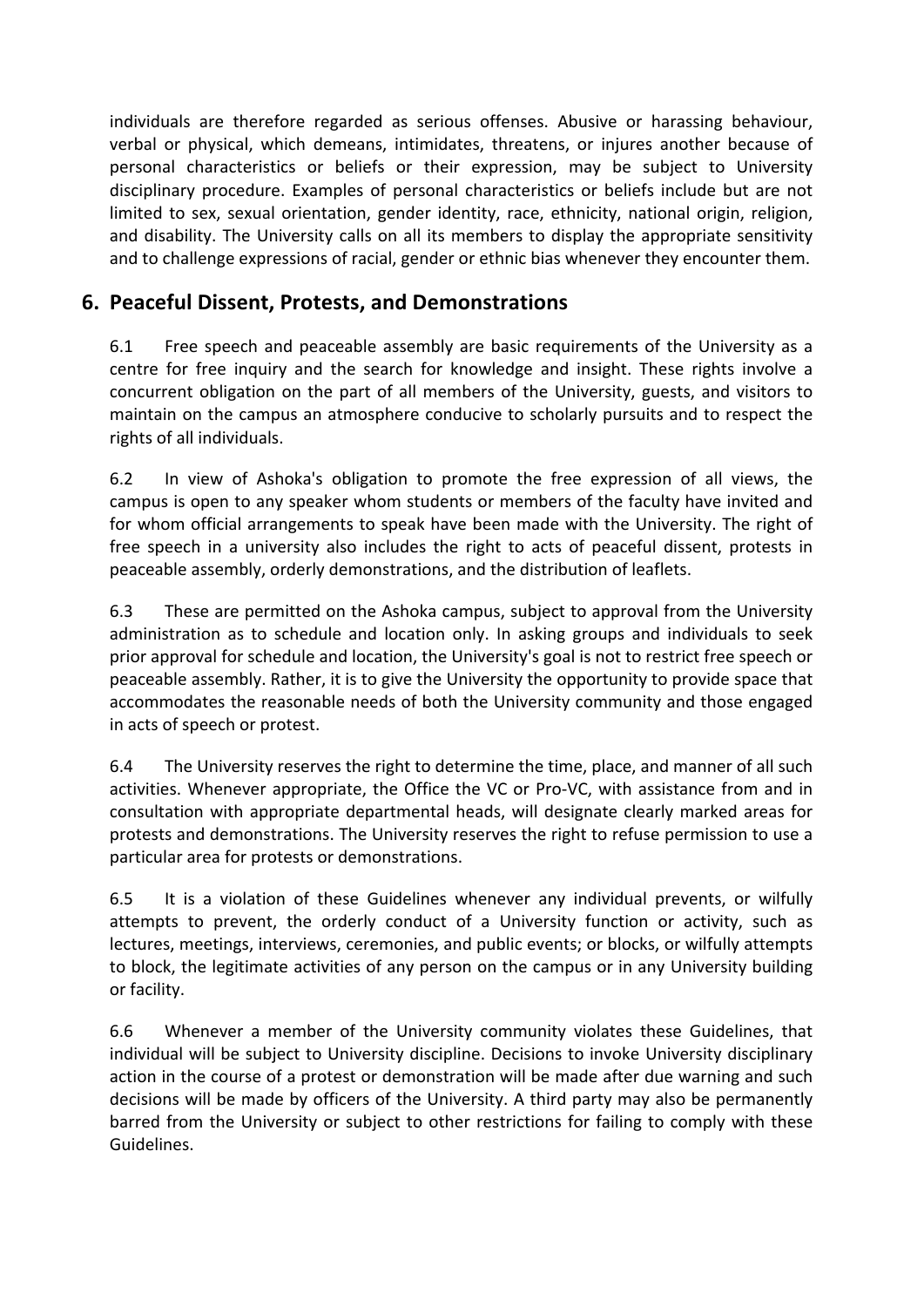# **7. Political Campaigning**

7.1 Members of the University community, as individuals and groups, have the right to exercise their freedom of expression and association. Under law, however, the University may not "participate in, or intervene in any political campaign on behalf of (or in opposition to) any candidate for [any] public office" and "no substantial part of the activities" of the University may be directed to influencing legislation. The University may not endorse, or provide or solicit financial or other support for, candidates or political organizations.

# **8. Ashoka University Name, Marks, and Seal**

8.1 No individual or organization may use the University's name, logos, restricted images, or other identifiers ("marks"), or any marks that suggest Ashoka University or any department, school or centre of Ashoka University except to the extent such individual or organization has been authorized by the proper University officials or as permitted under trademark law. The Pro-Vice Chancellor of the University is responsible for the general oversight and administration of the University's trademark policies.

8.2 The above stipulation shall not apply to an academic work submitted for publication by any person to whom these Guidelines apply, such as an article in a peer-reviewed academic journal, an independent monograph, or as part of a collection of works.

8.3 Encouragement of an interest in public affairs and the furtherance of a sense of social responsibility have long been considered important elements of a liberal arts education. The University continues to consider self-chosen participation in political and social action by individuals and groups to be a valuable part of the educational experience it seeks to encourage. Such activities on the part of individuals or groups do not, and should not be taken to, imply commitment of the University to any partisan political position or point of view. As such, for articles, opinion pieces, quotations, and/or appearances in the popular media or in other public events such as political, social or religious gatherings or organised functions, it is understood that the views held by the author or participant are personal and not those of the university.

8.4 All written materials that take the form of petitions, letters of protest, or declarations should have prominent disclaimers as headers and footers, examples of which follow below:

"We the undersigned, speaking in our individual capacity...."

"The views expressed above are those of the signatories alone and do not reflect those of Ashoka University."

8.5 The use of the seal of the University on publications, manufactured articles, and the like is prohibited, except when specifically authorized by the University. Applications for such authorization must be made to the Registrar of the University.